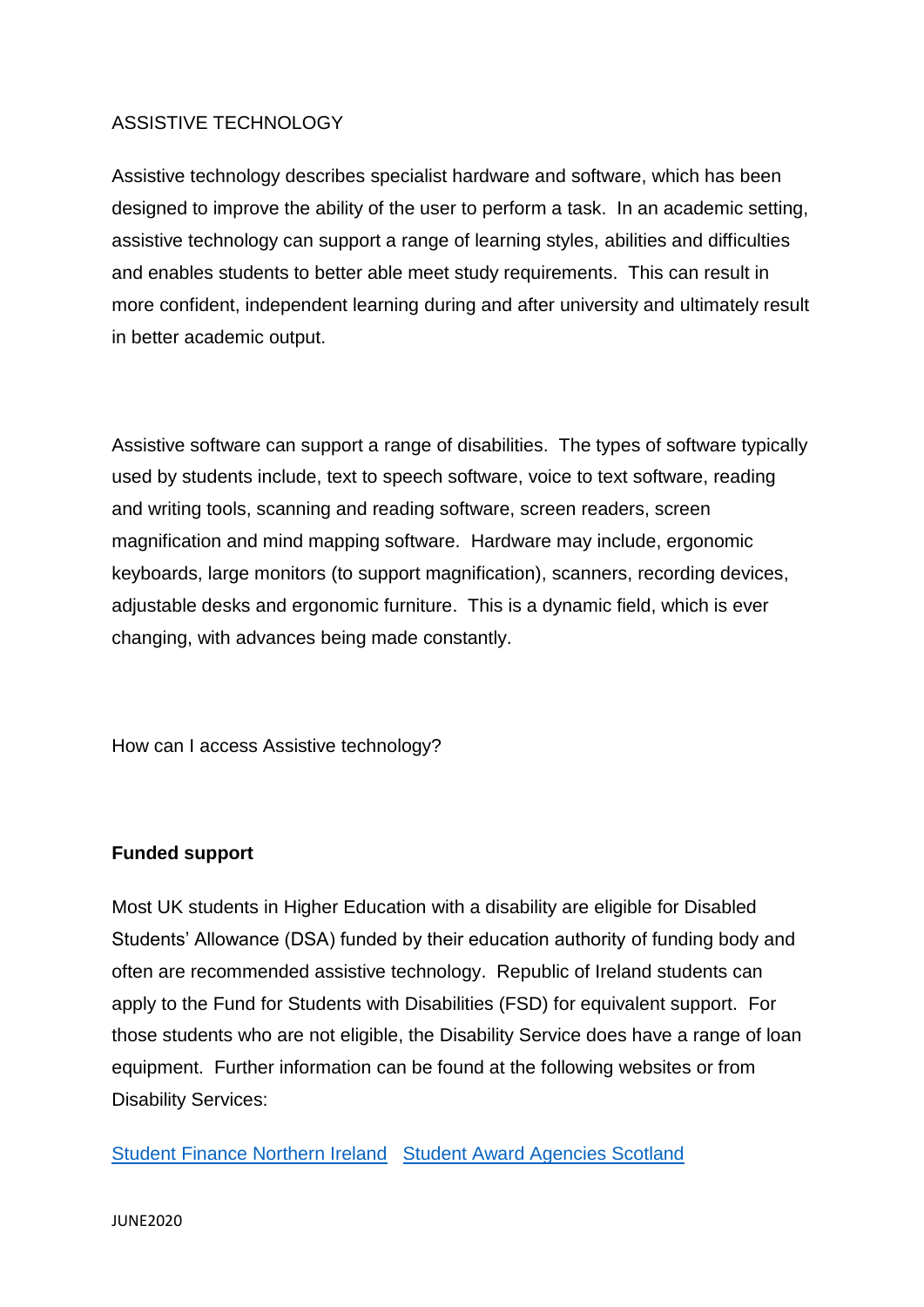[Student Finance England](https://www.gov.uk/contact-student-finance-england) [Student Finance Wales](https://www.studentfinancewales.co.uk/)

[Republic of Ireland Fund for Students with Disabilities](https://hea.ie/funding-governance-performance/funding/student-finance/fund-for-students-with-disabilities/)

# **On campus support**

The University has available some assistive hardware and software in its Student Computing Centres, to support accessibility to learning. The university also has site licences for text-to-speech software, Read and Write Gold, mathematical software EquatIO and mind mapping software, Mindview.

- Read & Write GOLD is a literacy support tool designed to assists users when reading or composing text. Functions include reading text aloud, phonetic spell checker, word prediction, speaking dictionary and a scanning facility. It is a widely used and useful package for dyslexic students.More information can be found at the [Texthelp higher education webpage.](https://www.texthelp.com/en-gb/sectors/education/higher-education/) To access support for use of student focussed support features of the software, visit the [Texthelp coffee cup webinars](https://www.texthelp.com/en-gb/support/events-webinars/getting-the-most-from-texthelp-products/coffee-cup-webinars/) .
- EquatIO software allows students to create mathematical equations and formulae directly onto their computer, by typing, handwriting or dictating the material. More information and a free trial can be accessed via the [Equatio](https://www.texthelp.com/en-gb/products/equatio/)  [website.](https://www.texthelp.com/en-gb/products/equatio/)
- Mindview software is a mind mapping software that allows users to brainstorming and present ideas visually. This software supports organising and developing ideas as well as being a good study aid. Free trials are often found on the [Mindview homepage.](https://www.matchware.com/)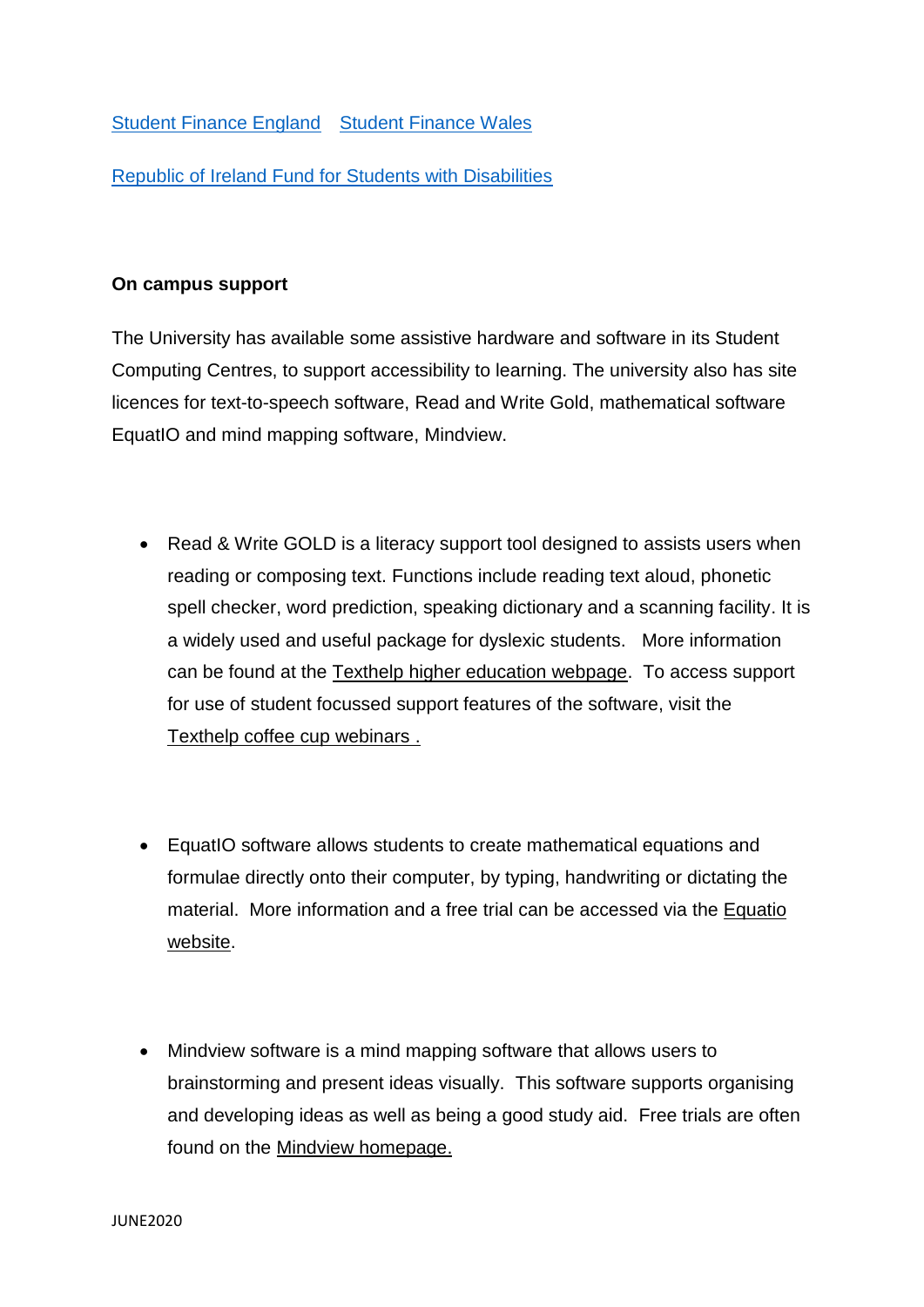The library also provides support for students with disabilities, which includes access to a wider range of assistive software and hardware. Click the following link to find out more about the QUB [library assistive technology and equipment.](https://www.qub.ac.uk/directorates/InformationServices/TheLibrary/UsingtheLibrary/Disability-AdditionalSupport/AssistiveTechnologyandEquipment/)

In addition to the software described above, also available in the library is voice recognition software (Dragon Naturally speaking) that turns speech into text. This enable individuals with dyslexia, visual impairment or manual dexterity difficulties to dictate a document to the computer via a microphone headset, as an alternative to using the keyboard and mouse. More information can be found on the [Dragon](https://shop.nuance.co.uk/store/nuanceeu/en_GB/Content/pbPage.home?currency=GBP&pgmid=95401100&utm_source=google&utm_medium=cpc&utm_campaign=EHK-AO-2020-DragonPC_Ecom%2B%2F%2BDBU%2B%2F%2BDPI%2B%2F%2BDragon%2B%2F%2BNaturally%2BSpeaking%2B%2F%2BProduct%2B%2F%2BUK%2B-%2BEN%2B%2F%2B-%2B%2F%2BExact%2B%2F%2BDesktop&keyword=dragon%2Bnaturally%2Bspeaking-e&gclid=EAIaIQobChMI5JKdv-KS6QIVNYBQBh2sawzhEAAYASAAEgJffvD_BwE)  [homepage.](https://shop.nuance.co.uk/store/nuanceeu/en_GB/Content/pbPage.home?currency=GBP&pgmid=95401100&utm_source=google&utm_medium=cpc&utm_campaign=EHK-AO-2020-DragonPC_Ecom%2B%2F%2BDBU%2B%2F%2BDPI%2B%2F%2BDragon%2B%2F%2BNaturally%2BSpeaking%2B%2F%2BProduct%2B%2F%2BUK%2B-%2BEN%2B%2F%2B-%2B%2F%2BExact%2B%2F%2BDesktop&keyword=dragon%2Bnaturally%2Bspeaking-e&gclid=EAIaIQobChMI5JKdv-KS6QIVNYBQBh2sawzhEAAYASAAEgJffvD_BwE)

Students can also access:

- **Zoom Text Magnifier/Reader**. This allows users with a visual impairment to access a PC through screen magnification and voice synthesizer feedback. The software enables users to see and hear what they are doing in all PC applications; Zoom Text is able to read documents, web pages and email which the user is able to listen to using headphones or the computer's speakers.
- **JAWS.** This is the most popular screen reader in the visually impaired community. It allows text-to-speech and full keyboard compatibility. JAWS also enables voice operated access to computer functions.

The McClay Library also has:

- **A Zoom-ex scanner,** which allows individuals to convert printed text to accessible formats and can magnify and read text aloud.
- **A desktop CCTV text magnifier**
- **Height adjustable desks**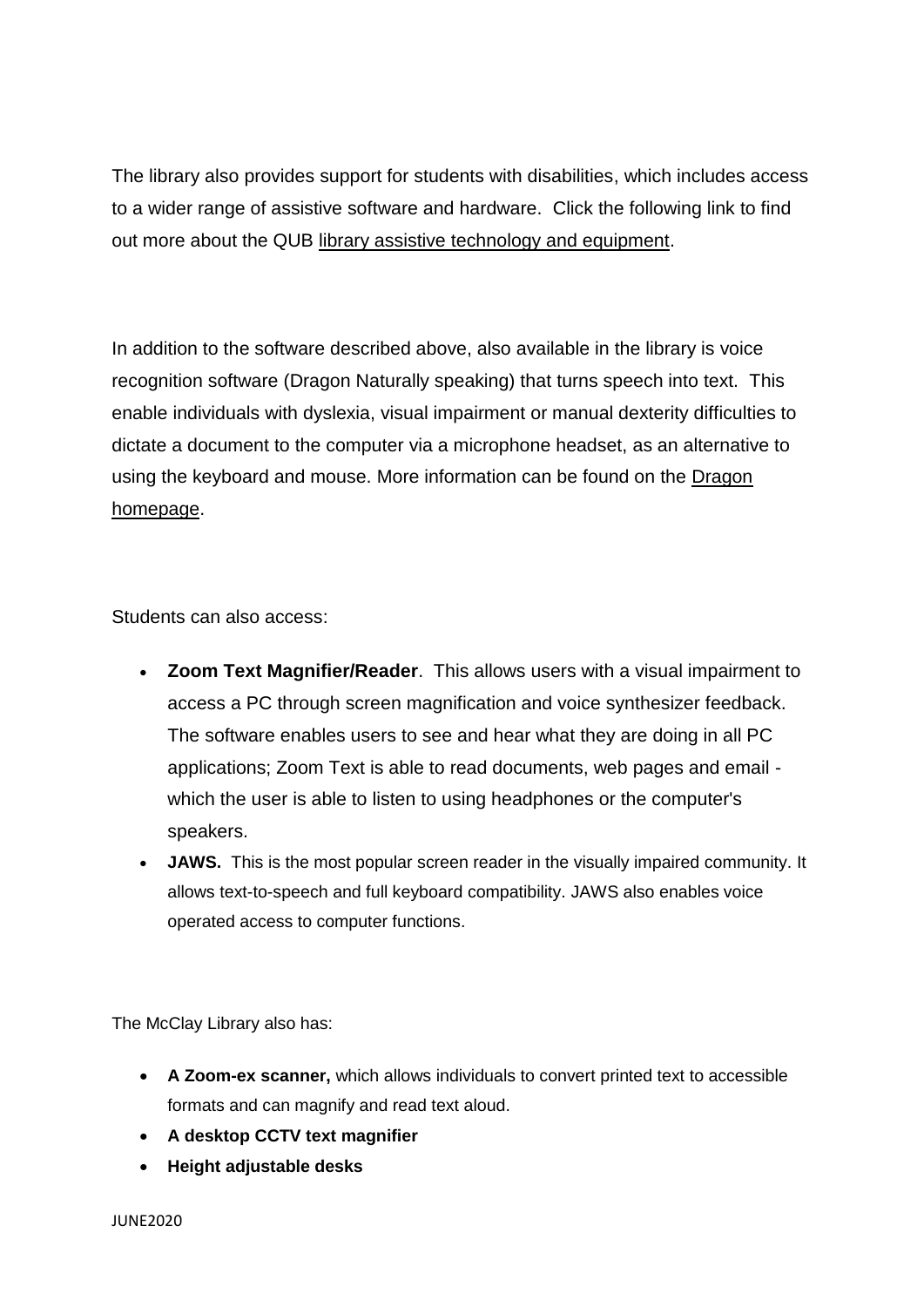**Ergonomic roller ball mouse** 

## **Free assistive technology and apps**

There is a wide range of free assistive technology available. Apple and Microsoft platforms also have inbuilt accessibility tools including reading text aloud, dictation (voice to text) and text magnification. For more information, follow the links below:

| Microsoft: | https://www.microsoft.com/en-gb/Accessibility/windows |
|------------|-------------------------------------------------------|
|            | https://www.microsoft.com/en-us/accessibility         |
| Apple:     | https://www.apple.com/uk/accessibility/mac/           |

### Text-to-speech

Microsoft Lens allows the user to capture text, such as whiteboard information and input this into other applications. This is a free app available on both Android and IOS platforms.

Voice dream is an accessible text-to-speech software for Apple devices.

[Balabolka](https://balabolka.en.softonic.com/) and [Natural readers](https://www.naturalreaders.com/) are a couple of examples of free text-to-speech software.

### Voice recognition

Microsoft and Apple operate in-built voice recognition applications, Speech Recognition and Apple Dictation. More information can be found on the [Microsoft accessibility](https://www.microsoft.com/en-gb/Accessibility/windows) and [Apple](https://www.apple.com/uk/accessibility/mac/)  [accessibility](https://www.apple.com/uk/accessibility/mac/) sites.

Mind Mapping

[Free Mind](https://sourceforge.net/projects/freemind/) is a free mind mapping tool.

### Notetaking

[Evernote](https://evernote.com/) notetaking app can support students to keep more organised notes.

Smartphones can also be used as a dictaphone to record lectures.

Vision